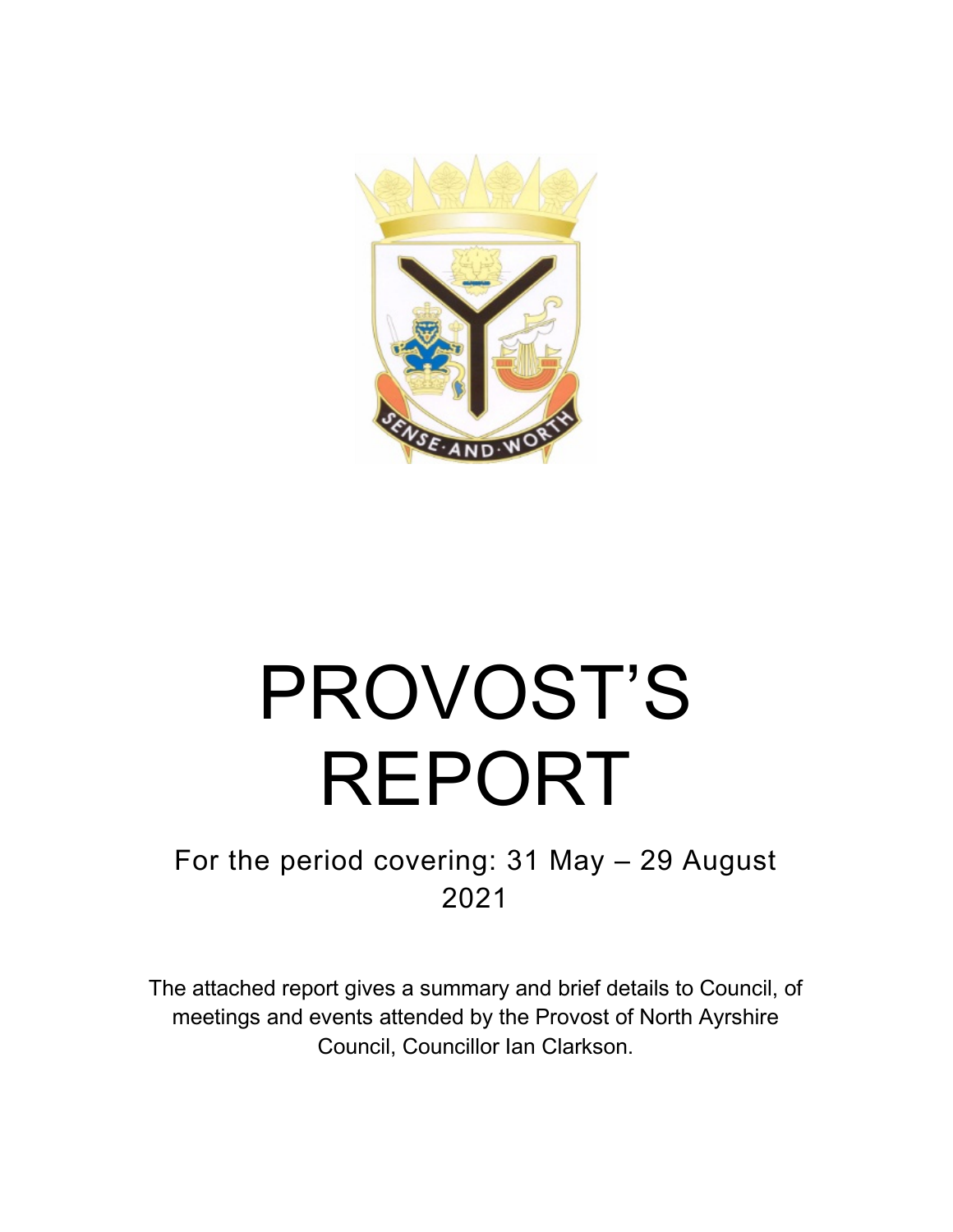• • •

## PROVOST'S REPORT

For the period covering: 31 May – 29 August 2021

Since the last meeting of the Council, I have taken part in several events, including:

#### *Royal British Legion Centenary Service, Saltcoats, 19 June*

I was delighted to take part in a nationwide event to mark 100 years of the Royal British Legion. On 19 June, to mark the occasion, I attended a wreath laying ceremony and service arranged by the local branch of the British Legion in Saltcoats. It was also an opportunity to highlight the important role of the British Legion and all their volunteers in supporting our Armed Forces Community.

#### *Armed Forces Day, Irvine, 27 June*

On 28 June, I took part in the Armed Forces Day celebration in Irvine. Organised by the Irvine branch of the British Legion the event allowed us to demonstrate our support and appreciation for all those men and women serving in our Armed Forces.

#### *Opening of Ayrshire Hospice Store, Largs, 24 July*

I was delighted to officially open the new look Ayrshire Hospice Store in Largs on 25 July, after it had both an external and internal refit.

The store now features a cookery nook and home emporium, with a range of everything for the budding chef and home cook, as well as fashion, books and media.

I'd like to take this opportunity to thank everyone involved, particularly the volunteers who give up their free time and work tirelessly behind the scenes, making a huge difference to their community and to the lives of others.

#### *Irvine Lasses Burns Club, Harbourside Heritage Walk Launch, Irvine, 29 July*

On 29 July, I met with members of Irvine Lasses Burns Club to launch their forthcoming Heritage Walks around Irvine Harbourside. This is another example of the excellent work carried out by volunteers in our local area.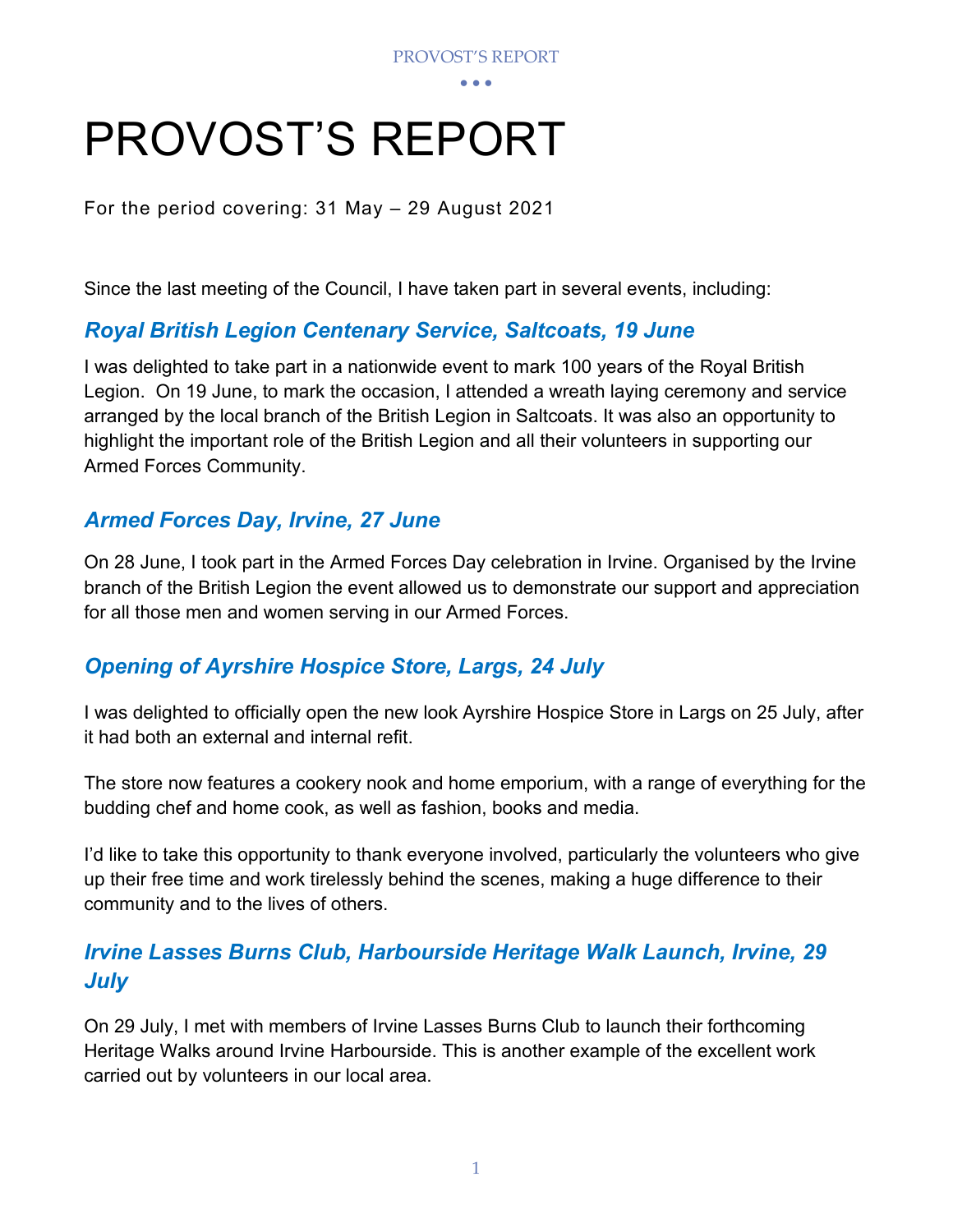• • •

#### *Virtual Marymass Festival, Irvine, 12 – 23 August*

Marymass Festival took place on a virtual basis again this year. There was plenty of online material from years gone by, historical facts, interviews with members of the Carters' Society and live footage of the alternative opening ceremony, which I was only too pleased to take part in. I attended the annual Marymass Derby, where Irvine Meadow hosted Irvine Victoria, I also met up with Captain Danny Kerr when he arrived at Irvine Seagate, on horse and cart, on Marymass Saturday to mark the reputed visit of Mary Queen of Scots to Irvine in 1563. I was delighted to provide a video message to mark both the opening and closing ceremonies. Although this year's Festival was for the large part online, it is encouraging to see the traditions of the town being upheld and I am sure it was enjoyed by many people from near and far.

#### *2021 Cadet Adult Recognition Awards on YouTube, 13 August*

On 13 August, the Reserve Forces' and Cadets' Association for the Lowlands hosted their annual Cadet Annual Recognition Awards. The Awards gave the Cadets the opportunity to publicly thank the adult volunteers for all they do to make their Cadet experience so special. These inspiring adults have a positive impact on these young people's lives.

#### *Harbourside Heritage Walk, Irvine, 18 August*

On 18 August, I went on one of the organised Harbourside Heritage Walks. The walks were arranged by Irvine Lasses' Burns Club and gave an insight into the history of the Harbourside and the people who lived and worked there.

#### *Irvine Burns Club Zoom Event, 18 August*

I took part in another successful Irvine Burns Club Zoom event on the evening of 18 August. The programme included presentations from, Professor Gerry Carruthers of Glasgow University and Irvine-born Henry Cairney, current President of the Robert Burns Association of North America and the President and President-Elect of Robert Burns World Federation.

Ed Miller, the Texan-based Scottish folk singer and folklorist, spoke about some of his experiences in promoting Scotland and Scottish music across the USA for the past four decades at Burns-related events and festivals.